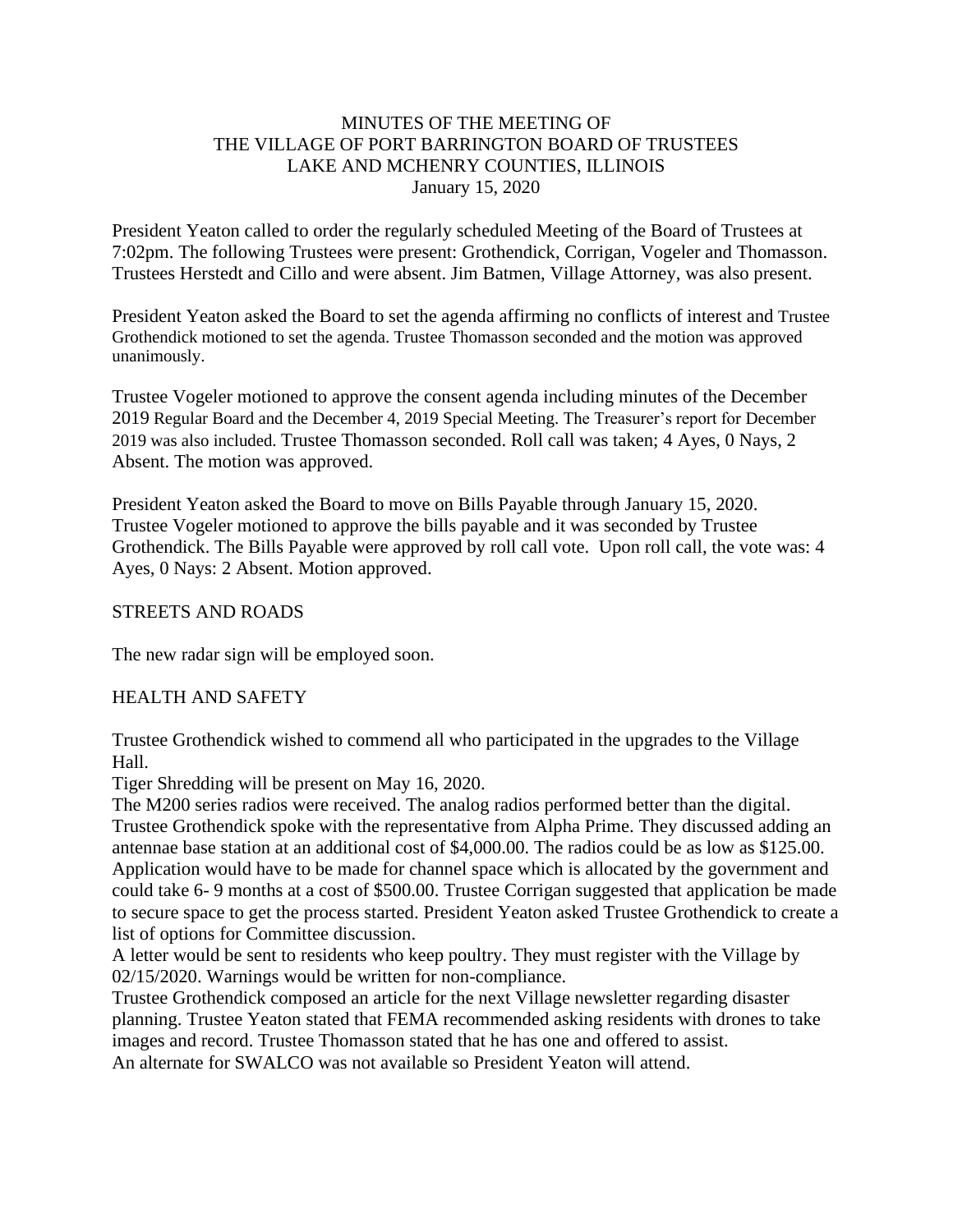## POLICE

President Yeaton is meeting with Wauconda to discuss code enforcement. President Yeaton attended Administrative adjudication. The collections report is expected 01/20/2020. A meeting will be schedule with the Admin in Wauconda to discuss the police coverage proposal.

### PARKS AND BEACHES

Rusty filled the ice rink today.

## FORESTRY

Rusty stated that the resident on the "S" turn had a dead ash tree removed.

## **FINANCE**

Trustee Corrigan stated he is scheduling budget meetings. President Yeaton asked the Trustees to consider their needs especially if current budget monies were not spent.

## BUILDING AND ZONING

Donna Erfort and Trustee Vogeler met to create questions for the CRS meeting on Wednesday 01/22/2020 at the Village Hall.

Frank DeSort expects to receive information about 215 Eastwood and signing the deed over to the Village. Trustee Vogeler asked how to show CRS that the land is not buildable. Jim Bateman stated that the Village should put in a resolution that it is declared open space. President Yeaton would like to declare it a park. ComEd has a greenspace grant. The demolition could be covered by a grant.

### VILLAGE ATTORNEY

Jim Bateman prepared an Ordinance dealing with code enforcement for minor possession of cannabis. It was distributed to the Board. The Ordinance will be discussed at the Committee meeting after review.

### ADMINISTRATION

Donna Erfort stated there was an All Natural Hazaard Mitigation meeting Friday in Libertyville. There is a survey due by 02/07/2020. Trustee Grothendick and Donna Erfort are working on it. The Fox River Summit is in March.

A Special Event permit was requested by the Broken Oar for the Fox River Shiver on 03/07/2020.

There is a home buyer seeking to purchase a home on Brighton Circle who runs a home business. Frank DeSort had no objection.